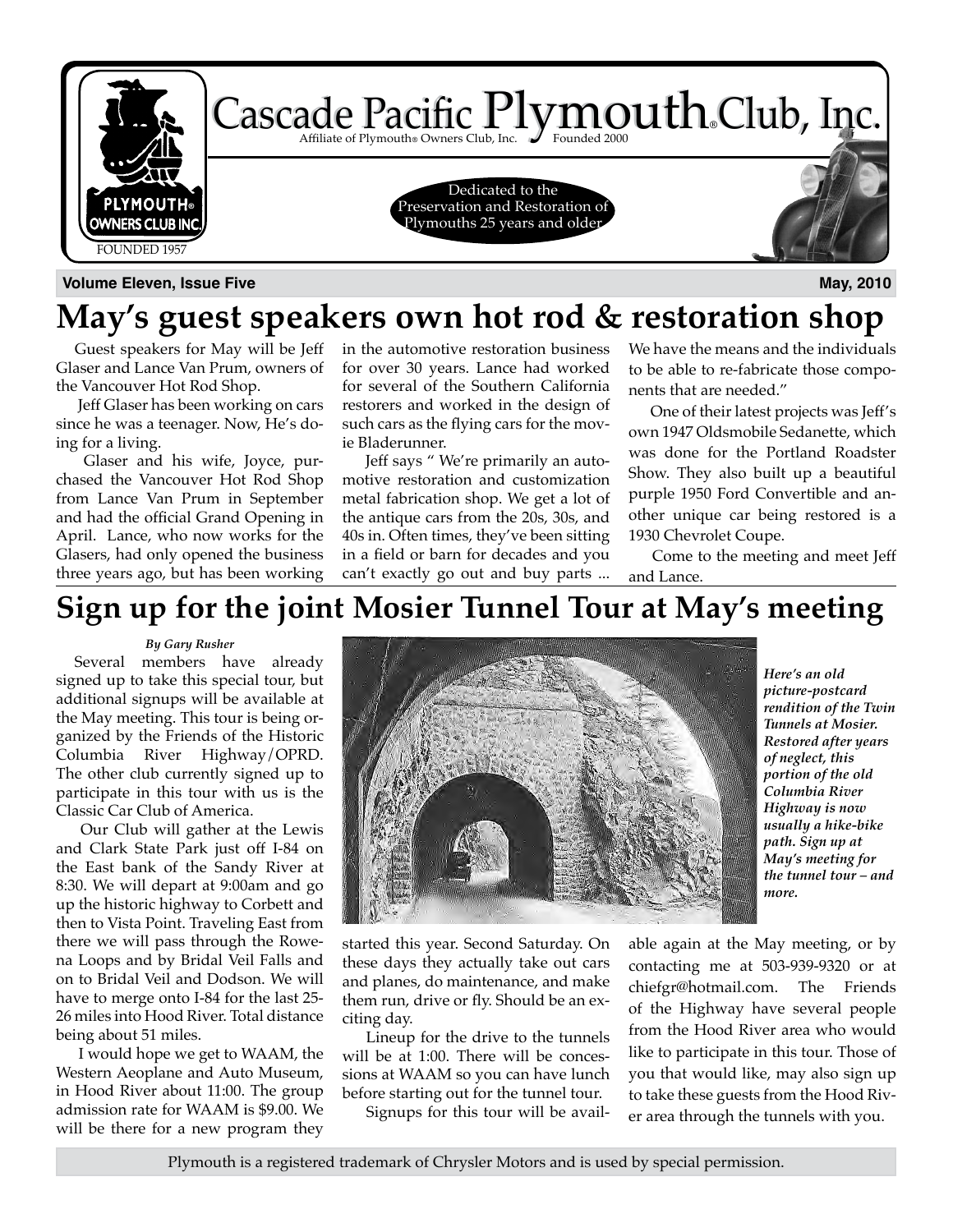### **CPPC Officers 2010**

President Mike Bade *503-206-4652, Happy Valley, OR* Vice-President Robin Will *503-285-3437, Portland, OR* Secretary Cari Catlow *503-427-0155, Tualatin, OR* Member-at-Large: Janet Laurine *503-209-6711, Canby, OR* Standing Committees **Activities**

Gary Rusher 503-638-5521 Don Hufschmid 503-577-7899 Knute Austad 503-260-0044 **Membership**

Bill Call, Chair 503-723-5118 Duanne Luckow 503-761-9411 Janet Laurine 503-209-6711 Gary Rusher 503-638-5521 Robin Will 503-285-3437

**Refreshments Coordinators** Dennis & Jeannie Mowery 503-760-3184

**Technical Advisors** Ken Van Coelen 503-310-7228 Dave Williams 503-266-4287

**Mayflower Tours** Karen Ryan 360-225-6026

**Newsletter** Robin Will 503-285-3437 Jerry Dixon 360-891-2660 *Please submit newsletter contributions by the 2nd Wednesday of each month.* **Membership & Dues:**

Cascade Pacific Plymouth Club, Inc. dues are \$20.00 per calendar year Membership runs February 1 through December 31. Concurrent membership to the National Plymouth Owners Club is required. http://www.plymouthbulletin.com/members.htm

**Mailing Address:** P.O. Box 2988, Clackamas, OR 97015

**Advertising Rates:** Advertising is free to current Cascade pacific Plymouth Club members. 1 column by 1 inch (black and white only)

**Vendor Rates:** \$25.00 for 11 issues, 3.5" x 2" Photos accompanying classified ads are \$10.00 per newsletter. Advertisements should be Plymouth-related services.



## **April Meeting Highlights**

Sixty-three people attended the meeting including new members Phil and Rose Ann Hall from Roseburg and guest Brian Wright from Vancouver, WA. Hank Baker surfaced after a long absence with his friend Vern who "drives John Deeres." Harriet Sweeney and Scott and Linda Farnsworth also attended.

Treasurer's Report: Dolores Call reported a balance of \$9,999.66 in the Club treasury as of April 27, 2009 before the meeting and additional incoming expenses. The report was approved as submitted.

Membership: New membership rosters were available at the meeting with mailing labels affixed. Those not claimed will be mailed. If dues were not paid by April 23 then listings were not included.

John Sweeney Memorial Tour: Jerry Klinger announced the details of the memorial tour and potluck scheduled for Sunday, May 2. Potluck sign-up sheets were circulated.

Member Care: Philis VanCoelen's vertigo has been diagnosed as the result of a fall and blow to her head 18 months ago. Treatment is pending.

Mayflower Tours: Pat and Patty Brost will host the May 26 tour to an iris garden, lunch at the Glockenspiel in Mount Angel, and a tour of a peony farm. The caravan will leave the Oregon City Shari's at 9:30 a.m.

Technical Committee: Earlier this month the committee met at Jimmie Fox's garage to work on the brakes for Lee Powell's 1940 Plymouth. Work in May will include headliner upholstery and exterior mirrors on Jimmie's 1952. Activities:

**July 10: Mosier Tunnel Tour** sponsored by Friends of the Columbia River Gorge. Official entry forms must be completed and submitted for vehicle models no newer than 1948. The first 40 cars registered will qualify to drive through the tunnel. Gary Rusher has the applications. The event begins at the Western Aeronautical and Automobile Museum in Hood River.

**Portland Swap Meet Report:** Gary Rusher reported that the CPPC booth at the swap meet was a financial and membership-drive success. Forty membership applications were distributed and there was considerable interest in the June POC Meet.

2010 POC Meet Plymouths to Portland:

Joanne Dixon displayed the goodie bag, sponsored by Tom Nachand, and screen-printed by Mike Bade.

Sponsor and donation letters were distributed for solicitation.

Mike circulated a rough draft of the program for the meet registrants.

Registration continues to grow. A group of 15 cars are driving cross-country and camping all along the way. A group of 11 is driving from California. Remember to Register!!!!

Don Hufschmid will emcee the Saturday outdoor events and Brett Bennett will serve as DJ.

Quiz: The corporate sponsor of the Little Orphan Annie Radio Show in the 1930s-40s: Pat Brost knew it was Ovaltine. How much water does a tengallon hat hold? No one knew that it holds three quarts. Bruce Kerslake knew that the Popsicle was invented in 1905 in San Francisco.

Raffle: Winners were Dolores Call (she took the ever-popular platter of polished beach rocks); Les Conner; Dennis Markovich; Marlo Edman; Stephanie Willis; and Philis VanCoelen.

50/50: Mary Eccleston won the \$62.50 share.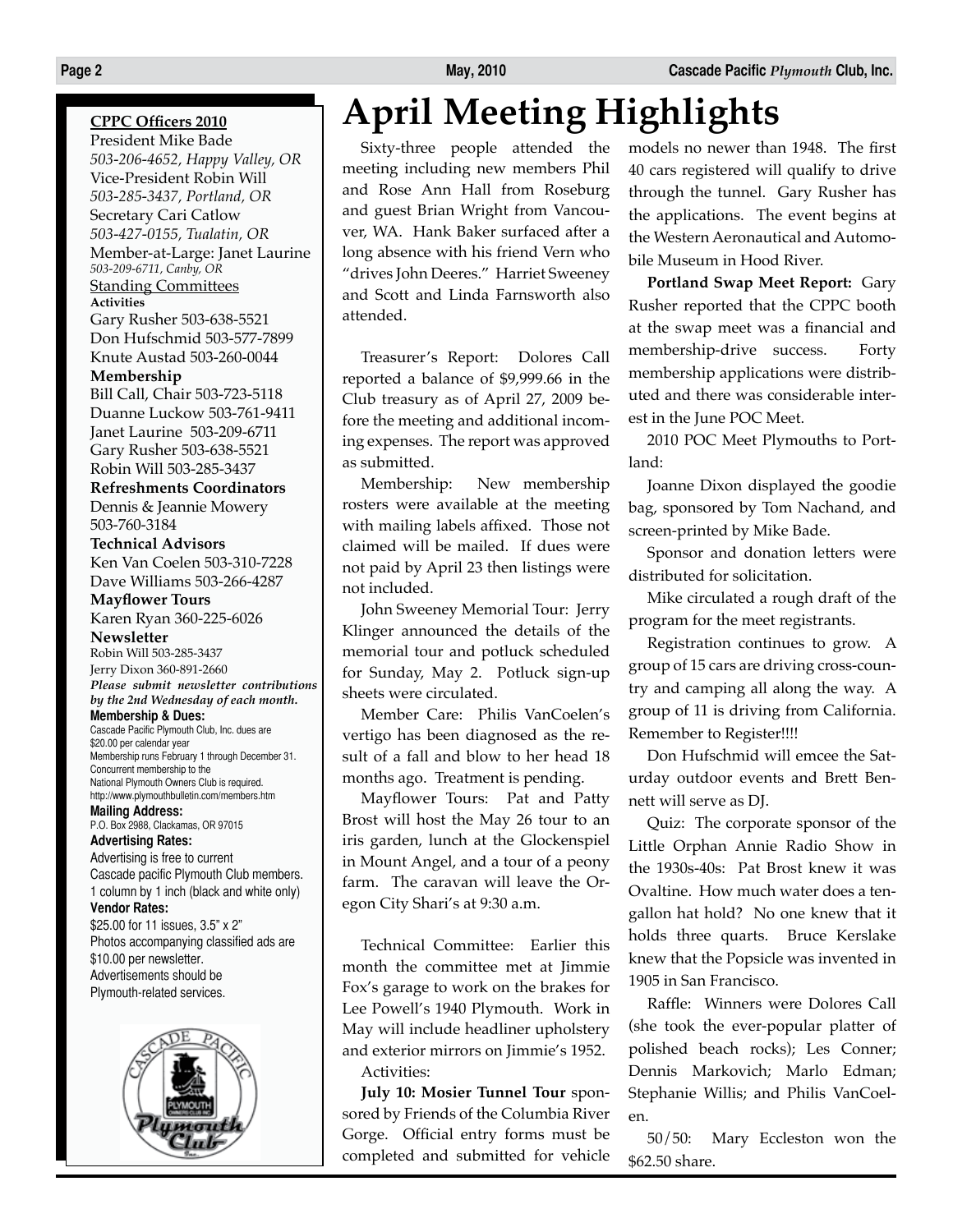# The Steering Column, A Message from the President

The May 2<sup>nd</sup> Memorial Tour was a huge success. Members form HACO and the CPPC almost completely filled the meeting hall/banquet facil-

ity. Thanks go out to Jerry Klinger, HACO President and members of both HACO and the CPPC, who worked behind the scenes to prepare the hams, work in the

kitchen to see that everything was ready for everyone to enjoy the time of celebration and friendship.

 As will be reported in the newsletter about the event Tim McCarthy provided music for all to enjoy and Jerry Klinger lead those in attendance in thoughts of members of both clubs that have recently passed away. There really is not a lot of difference between the two clubs, except the types of cars we own, I enjoyed conversations with all.

July 10<sup>th</sup> is the Historical Society Tunnel Tour, which includes WAAAM, in Hood River.

We have had many of you signup already for this tour already. They have made many changes to the museum and expanded the events, so if you have been before there is much more to see.

 The Registrations for the 2010 Meet are 113 people registered to date, 57 from the Cascade Pacific Region, 22 from the Golden State Region and 34 from other Regions. If you are waiting send in your registration, now would be better than later. Things will get busier; as June 16 will be upon us be fore we know it. Registration forms will be at the May Membership Meeting if you need one.

 The core group working on the 2010 Meet, will be needing your help as time gets closer. I know you will come through but, I need to hear from those of you who have not signed up to help. It is only about 30 days until the 2010 POC Summer national Meet.

 Check your newsletter upcoming activities and the website **www.cascadepa**cificplymouth.org in the coming months. After the 2010 Meet has passed, attention will be focusing on more tours and events to get you out and about in your Plymouths. Your suggestions are always welcome, to find locations for future events.

 If you have the time, try and give a call or visit to those in our club who are having health issues or on the mend. That is what makes this group special, we take care of each other.

 I will look for more of you at the monthly meetings. As the weather gets nice it will be fun to get our cars out for club activities and the monthly meetings.

Respectfully, Mike Bade, mdscbade@msn.com 503-206-4652 home, 503-702-2480 cell

### **2010 POC Summer National Meet Update**

#### *By Mike Bade*

I'm writing with only 30 days until the festivities for the 2010 POC National Summer Meet begin.

Here is a quick run through on registrations. There are: 57 Cascade Pacific, 22 Golden State, 6 NE, 4 Canada, 4 WA, 4 OR, 3 IL, 2 CO, 2 UT, 2 IN, 2 MA, 2 MO, 2 IA, 1 NY. I thought there would be more from the East coming to our part of the country. There is still a month before the meet and I hear that people often wait until the last minute to register.

So far there are 6 cars registered for the Open Class (All Plymouth Show), I guess these people are going to

So far there are: 28 Judged, 30 Non Judged, and 6 Open Class cars registered for the meet. We have space for up to 89 cars in the POC Meet Car registered parking area. Open Class cars can show up Saturday morning with there cars, we can handle 50 or so of these cars.

Tours for the Meet are not as full as expected, partially because the low numbers from outside our region. We expect 20 or more to register. There are many local tours and a Driving tour to Multnomah Fall and Crown Point that will surely be a highlight with all of our Plymouths cruising down the Historic Columbia Gorge Highway. If you are not working a duty shift you are encouraged to join our guest from around the country on these tours.

We have 100 already signed up for the banquet; the Corbett Children's Theater Group will be part of the entertainment as well as the Car Awards, slide show and thanks to the CPPC

members for their efforts to pull off the show.

If you have registered for the meet, remember there is a free dinner on Thursday Night at the Monarch, come and visit and state making new friends and for our newer CPPC Members, this will be a good time to learn about your own CPPC club members.

Donations are continuing to come in, which will be used for the Goodie Bags, Raffle and Auction Items. If you have items you have collected bring them to the May Membership Meeting. We need to inventory them and get them to the right committee people. If you have time to go out and get donations I will have forms to give the businesses for tax purposes and create the paper trail to thank them in writing for their donation.

By now you have seen the Meet Worker Duty Rosters in your email. Thank you to those of you who have committed your time and signed up for the various duties to help with the smooth running of the Meet. Signup sheets will also be at the May membership meeting.

Gary Rusher has been working hard to organize the car judging, we will need lots of help to make that part go smoothly. We are making a few changes to save time and costs.

There is still time to get the word out. If you need 2010 Posters we will have more at the Membership Meeting.

I can't say enough about the 2010 Meet Organizing Committee, at every turn you have stepped up to help. We have learned a lot along the way (like

*(continued on page 5)*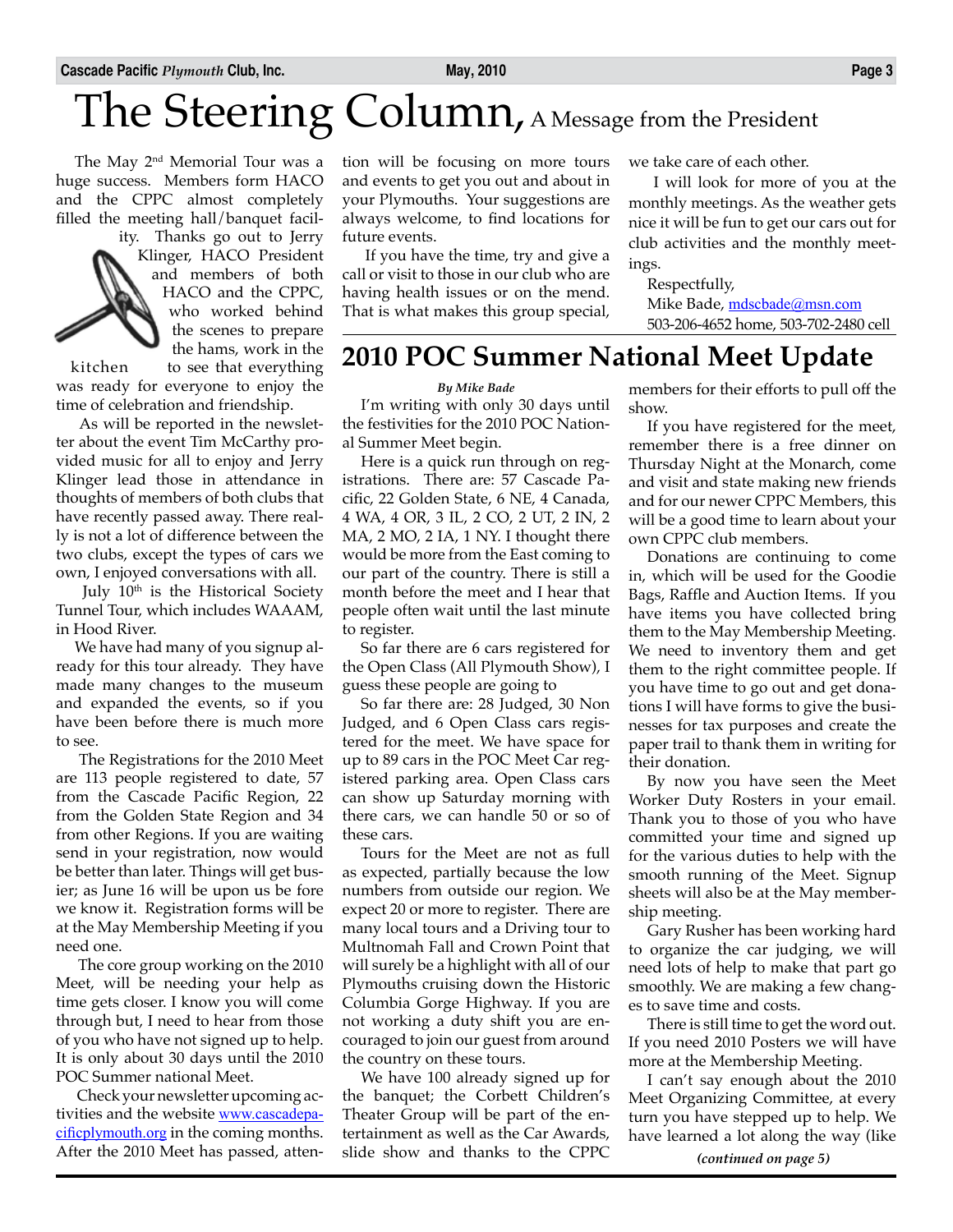### **The ongoing story: Sarah-the-truck [almost] goes to Hood River**

*(EDITOR'S NOTE: Anybody who has ever loved a car, or truck, will identify with Marlo and JulieAnn's efforts to restore Sarah, their 1935 Dodge truck. Club members will recall that Sarah attended the last Hot Dog-ust Day Cruise-In in pieces, on a trailer. Considerable progress has been made since then.* 

*Considering that CPPC is a car club, there must be dozens of stories like Sarah's among the membership, and we'd like to share them. No problem if you don't want to write the story yourself – just give your editor a call or an email.)*

*By Marlo Edman*

SARAH'S FIRST DAY ON THE ROAD, (May 14, 2010, after waking up from a 32 year coma)

The plan was that we were going to drive Sarah to Hood River on this glorious Friday of 70-degree weather. The Northwest Region of the Dodge Brothers Club was holding a meet and would tour some fine sights in the Columbia Gorge. We wanted to debut Sarah on this occasion.

First thing after breakfast, I drove Sarah to the tire store to take the spare wheel and tire have it's flat fixed. I left it there since they had customers ahead of me. The next stop was to the gas station for a tank full of fuel. As I pulled up to the pumps the elderly Asian attendant stood back a way with wide eyes. I got out with the door swinging outward from the front; I'm sure he had never seen a vehicle with suicide doors before. I approached him and said I wanted him to be very careful to avoid spilling gas on the newly painted fender. Then I whipped out a rubber apron that I made for this purpose and slipped the hole over the tank's filler neck. His face brightened and he said "Oh like in the hospital operating room. The doctor put a blanket covering everything so he can't see anything but this!" Ah yes, what a connection! He squatted down and put the gas in very carefully, yet sure enough, a little gasoline dribbled onto the rubber apron. He laughed and said, "Oh look—INFECTION"! We laughed and I thanked him for his attentiveness and promised I would come back for the next fill-up.

Next I picked up JulieAnn and we drove to the office of my Audiologist, as I had promised her I would. We were



*SARAH poses in the sunshine with her friend, Marlo Edman. Marlo, who is only a little bit crazy about his 1935 Dodge Brothers pickup, brought her to the last club cruise-in on a trailer. Nowadays Sarah is working under her own power, and would undoubtedly have made it to the Dodge Brothers meet in Hood River – if Marlo had been able to find the key.*

met with a very enthusiastic reception. Then off to the library so JulieAnn could turn in due books and get some new reading material. While I waited in the truck for her, the tire store called and said the stem of the inner tube was leaking and couldn't be fixed. I didn't have another inner tube, so I called my friend Larry who also has a '35 Dodge pickup, to see if he could lend me a spare. He said yes, and that if I came he could help with my faulty vacuum advance on my distributor that was causing backfire in the carburetor, and adjust the clutch linkage as well.

So I drove her 25 miles to Larry's place in Oregon City, which was a good thing because if we were going to make the 120-mile trip to be with the Dodge Brothers meet, it would behoove me to get some break-in mileage on her just to be sure nothing was going to fall off or fail first time out. That first 50 miles

*(Continued on opposite page)*

#### **Cascade Pacific Plymouth Club Technical Committee 2010**

*The committee meets at Jimmie Fox's garage the 1st Saturday of each month. Please call for address and directions.*

**Jimmie Fox (Chair) 503-774-3441 No email, please Portland, OR Duanne Luckow 503-761-9411 daluckow@aol.com Portland, OR John Sweeney 503-281-5159 No email Portland, OR Dave Williams 503-266-4287 ilikemopar@aol.com Canby, OR Charles Willis 503-668-0129 upandstuff@netzero.net Sandy, OR Ken VanCoelen 503-310-7228 plymouthken@q.com Milwaukie, OR Dennis Markovich 503-663-1831 No email Boring, OR Marlo Edman 503-287-3753 medman@teleport.com Portland, OR Pat Brost 503-761-2792 pbrost0212@yahoo.com Portland, OR Bob Dimick 360-885-1113 bjdimick@q.com Brush Prairie, WA Loren Bennett 503-201-5537 lorenb65@verizon.net Hillsboro, OR David Pollock . 250-743-4859 dnpollock@shaw.ca Shawnigan Lake, BC Tony Gemma 503-631-4735 n7yga@ccwebster.net Oregon City, OR Tim McCarthy 503-620-8438 timmccart@aol.com Tigard, OR Philip Post 541-535-1860 harrigerj@charter.net Talent, OR Dennis Rice 503-393-7231 blue51plymouth@comcast.net Keizer, OR**

*If you have a question for the Technical Committee, please call one of the above. We will do all we can to help you with your car. NOTE: Keep this List handy for future use.*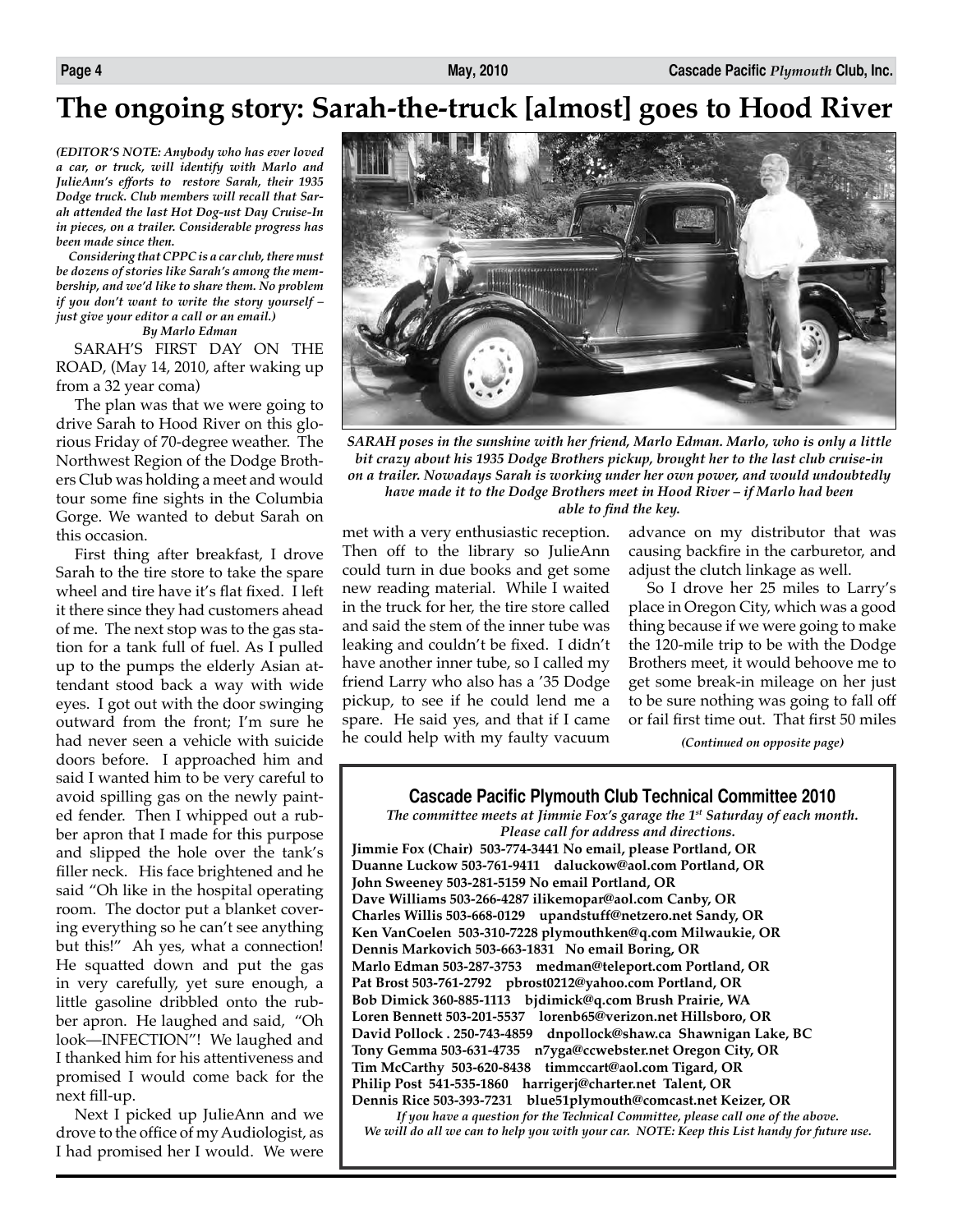## **Be a Show Judge! It's painless, fun, and educational**

#### *By Gary Rusher*

We have several people signed up for this activity, but need several more.

 I know that many of you have been involved in Judging at various events before (maybe even with those other makes) and are well qualified in this area. A good number of you have watched and wondered, and this is a great opportunity to get involved on a first hand experience and learn more about what is done and expected.

 Each Judging team will consist of a Senior Judge (Experienced) and a Junior Judge (may be experienced, but doesn't have to be), and any others that want to contribute and learn. I did this

for my first time at the 2008 Grand National meet and enjoyed the experience.

 Depending on how many Judges we end up with there will be 4 or 7 judging teams per Group. Below are listed the Groups and the Judging areas. Please email me indicating which area of interest you would be able to help with.

Group 1 - 1928 to 1939 cars

Group 2 - 1940 to 1959 cars

Group 3 - 1960 to 1985 Rear Wheel Drive cars

Group 4 - 1971 to 1985 Front Wheel Drive cars and Imports - Currently we have no cars registered in this group

### *Sarah's story, continued from opposite page*

went off just fine, and I returned home with a spare and a better running and shifting truck.

 I was excited that it looked like we could make the trip even though the headlights weren't operational and no windshield wiper motor. But the weather was to be sunny and in the 70's—what great motivation, despite the jitters of a long trip for the first time out. Well wouldn't you know it, the anticipation couldn't have been higher. The luggage was stowed in the back, a jack and some tools were under the seat, JulieAnn sitting in the seat next to me

and I reach into my pocket for the ignition key and POOF!--it's not there. I had just moved Sarah back up to the garage door fifteen minutes before to load up, and—and I can't find the key. So we load our gear into the PT Cruiser, and have our neighbor help push Sarah back into the garage. As we drive off in the Cruiser JulieAnn's stress level declines about 20 points, I feel a little remorse but also relieved, and we drive off to Hood River and have a wonderful weekend with stories to tell, new friends to meet, and experiences to share in fabulous old Dodge Brothers vehicles.

*SPLENDID IN THE SUNSHINE, Sarah was ready to go to Hood River – except for one minor detail. She was eased back into the garage, and Marlo and JulieAnn made the trip to the Dodge Brothers meet in their PT Cruiser.*



**Sections** -These are the same for all Groups

A,B,&C - Glass, Top and Tires

D & E - Body, Hood, Fenders, Trunk and Runnig Boards

F & G - Paint and Wheels

H & I - Accessories, Interior Trim and Instruments

J & K - Upholstery and Floor covering

L & M - Lighting and External Bright Work

N & O - Mechanical Condition and Engine Compartment.

 If you could select a year Group and the section area you would like to help with and email me your preference it would be greatly appreciated. Please indicate if you would be a Senior judge, Junior judge, or just want to go along and learn.

 Judging will occur between about 8am and 1pm on Saturday.

 I will have a signup at the meeting on Tuesday as well.

### **Meet Update, cont'd from page 3**

this has been more work than originally thought), but it has given opportunities to use our many talents and discover new things about each other that we would not have learned had it now been for the journey we have taken together.

If you have been waiting, there is time to help us finish the journey and be part of the Meet's success.

In the weeks to come there are loose ends to tie up and things that will come up that I had not anticipated or forgot. It may not be perfect, but if we laugh a little it will all be OK and we can say we did it our way. Knowing what I know from our group, things will all come together and our Meet will be one to remember for a long time to come.

Soon we will be looking at the photos and articles from our Meet in the pages of the Plymouth Bulletin and the whole country will know what we know about our part of the country and we will have memories to last a life time.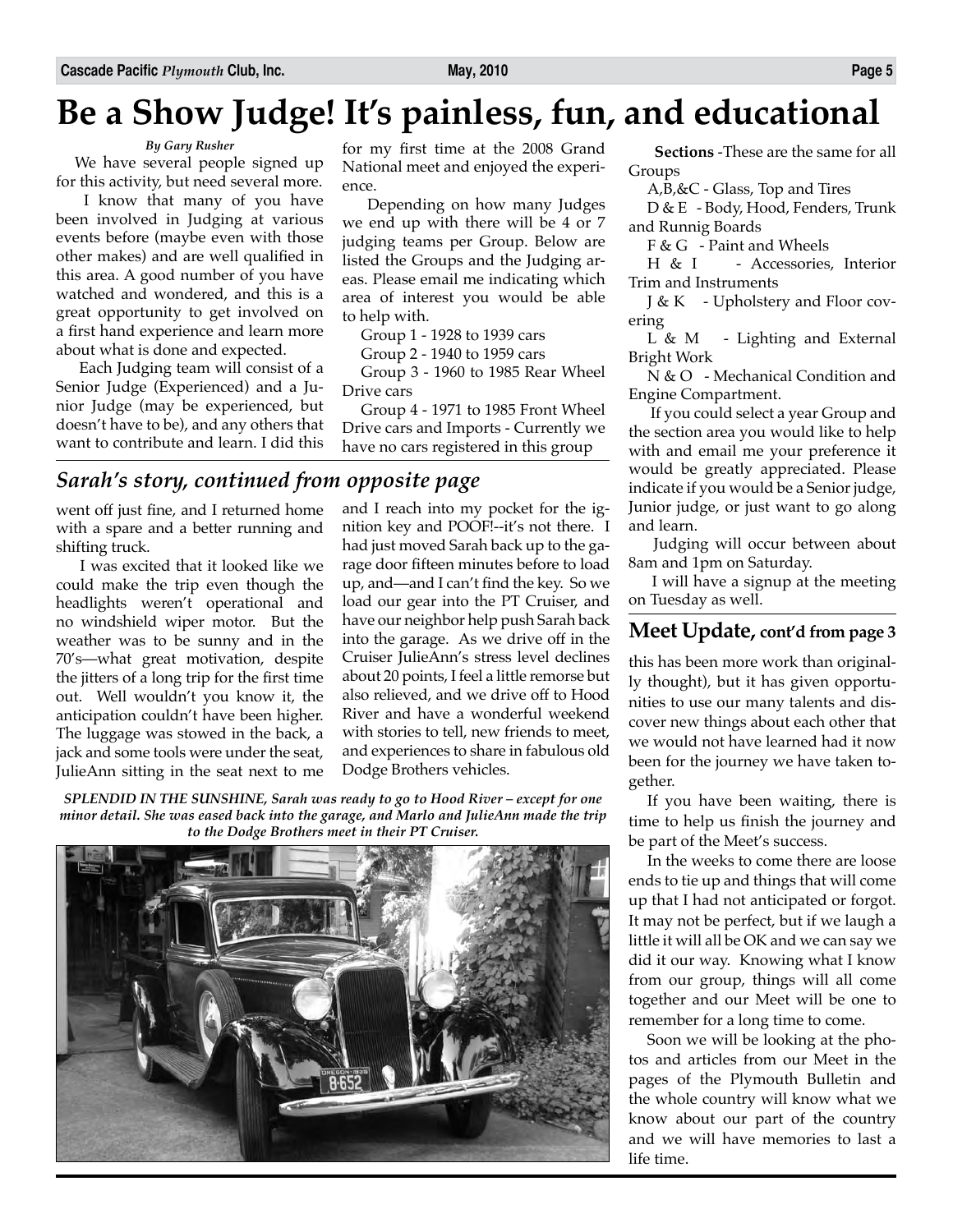**Page 6 May, 2010 Cascade Pacific** *Plymouth* **Club, Inc.**

# **BODY SHOP & REPAIRS**

Gary Harden is back home in Retha's care, feeling pretty good after a having a heart attack on May 15 and spending a few days in the Portland VA Hospital.

Our dear friends Karen and Don Ryan need our prayers and attention as they deal with Karen's cancer. She went on hospice May 17 for additional support.

Chuck Willis is still awaiting doctors to agree on surgery for his knee, however, he is feeling much better these days.

Kathy McLean is feeling pretty good, able to eat a little more as time goes by. Philis VanCoelen is feeling better

### NUTS & BOLTS: May's Board Highlights

 **Member at Large:** Janet Laurine has asked Mike about the procedure for resigning her post due to health issues. A resignation letter must be submitted to the Board and a replacement appointed by the following membership meeting. Mike will pass on the information to Janet.

**Membership:** Cari reported that three new members (six, including spouses/ partners) have joined as a result of the swap meet.

#### **Activities:**

**July 10:** Mosier Tunnel Tour. Gary has only received three applications for cars to drive through the tunnel. The line up begins at 12:30 p.m. at WAAM and departs at 1:00 p.m.

**August 14:** WAAM 2nd Saturday Event. Breakfast is served for \$6 from 8:00 to 11:00 a.m. A hot dog lunch is available at 11:30 a.m. Since July 10 is also a 2nd Saturday event Gary suggested that we might go to Hood River early and see the show before

### REFRESHMENT  $\mathop{\rm SCHEDU}\limits_{\scriptscriptstyle\rm Lee}$  & Lee & Peni Powell June Philis & Ken Van Coelen

July Dave & Vicki Williams

these days. The dizziness she has experienced for the past 18 months was attributed to a fall that damaged her inner ear. The doctor has her on a specially balanced diet and she is feeling better.

John and Peggy Madden moved to Kennewick, WA this week with the help from Ken and Philis VanCoelen. Their new address is 7803 W Deschutes W #150, Kennewick, WA 99336, 503- 970-9838. Keep in touch!

How are the rest of you doing? Let me know - good or bad news - we're here to support one another. Contact Lorraine Griffey at 503-666-2222 or lorrainegriffey@yahoo.com.

#### the Mosier Tunnel Tour.

**May 2011:** Gary suggested that we plan ahead for the Papa's Toys show in Cornelius. The collection of 150 cars (plus trains) is open to the public only the second Saturday in May each year. The proceeds this year were donated to Doernbecher Children's Hospital in Portland. A CPPC tour and picnic could wrap around the event.

**Board Minutes Correction:** Gary and Mike said that the newsletter editor stipend does not include the web site. The handwritten minutes state otherwise. Further discussion will follow at the June Board meeting.

**Memorial Tour Expenses:** Following up on April's discussion about sharing expenses with HACO, Jerry and Ann Klinger presented an expense statement for a total of \$550.86 for the hams, beverages, place settings and building rental. CPPC will pay 50% of that amount (\$275.43).

**2010 Plymouths to Portland POC Meet:**

Registrations for bus tours are lower than expected, and some changes may need to be made, Discussion centered around cancelling all but the Mt. Hood tour, which will require calling registrants to see if they want to change their reservations. There is more likelihood of filling one tour bus and the Mt. Hood tour has the most commitments. Jerry, Ann and



#### **June-July local car events:**

**Jun 11 - Sherwood, OR**; Friday Night Thunder Sherwood Plaza Shopping Center, 99W & Sherwood Road, 5:00 pm-9:00 pm; Adm. Free; No Reg. Fee; Sherwood Cruisers Car Club; sherwoodcruisers@comcast.net; www.cruisinsherwood.com

**Jun 12 - Portland, OR**; TIP's Cruise In and Cook Out Portland Fire Training Center, 4800 NE 122nd Avenue, Portland, OR 97230; 9:00 am-5:00 pm; Adm. Free; Reg. Fee - \$20; Trauma Intervention Program of Portland & Vancouver; 503 823 3937; tipstaffnw@yahoo.com;

**Jun 12-13 - Medford, OR;** SOICC Old Timers Medford Swap Meet Jackson County Sports Park, 6900 Kershaw Road, Medford, OR 97504; 8:00 am-6:00 pm, 6:00 am-3:00 pm; Adm. Fee - \$1 (ages 10 and up); Reg. Fee - \$25/space (8'x32'); Southern Oregon Inter-Club Council; 541 535 6251, 541 776 0862; bmendels@charter.net

**Jun 26-27 - Chehalis, WA**; Billetproof Northwest Southwest Washington Fairgrounds, 2555 North National Ave, Chehalis, WA 98532; Cruise Downtown Centralia on Saturday night, Swap Meet on Sunday only; Adm. Fee - \$10; Reg. Fee - \$30(pre) \$35(at gate); Billetproof; 916 207 4645; www.billetproof.com

**Jul 3 - Philomath, OR;** Philomath Classic Car Show City Park, Philomath, OR 97370; 10:00 am-3:00 pm (Show) / 4:00 pm-6:00 pm (Cruise); Pkg. Fee; Reg. Fee; Philomath Chamber of Commerce; 541 929 2454; www.philomathclassic.com

**Jul 17-18 - Tacoma, WA;** WaterWerks NW Auto Show Cheney Stadium, 2502 South Tyler Street, Tacoma, WA 98405; 9:00 am-11:00 pm, 7:00 am-4:00 pm; Adm. Fee - \$15; Reg. Fee - \$25(pre) \$30(at gate); WaterWerks NW; 425 445 1779; info@ waterwerksnw.com; www.waterwerksnw.com

**Jul 24 - Sunriver, OR**; Wings & Wheels Fly-In at Sunriver Airport Sunriver Airport, 57200 River Road, Sunriver, OR 97707; 7:00 am-12:00 noon; Adm. Free; No Reg. Fee; New Generations Charity Funraiser; 541 593 4603; shartung@sunriverresort.com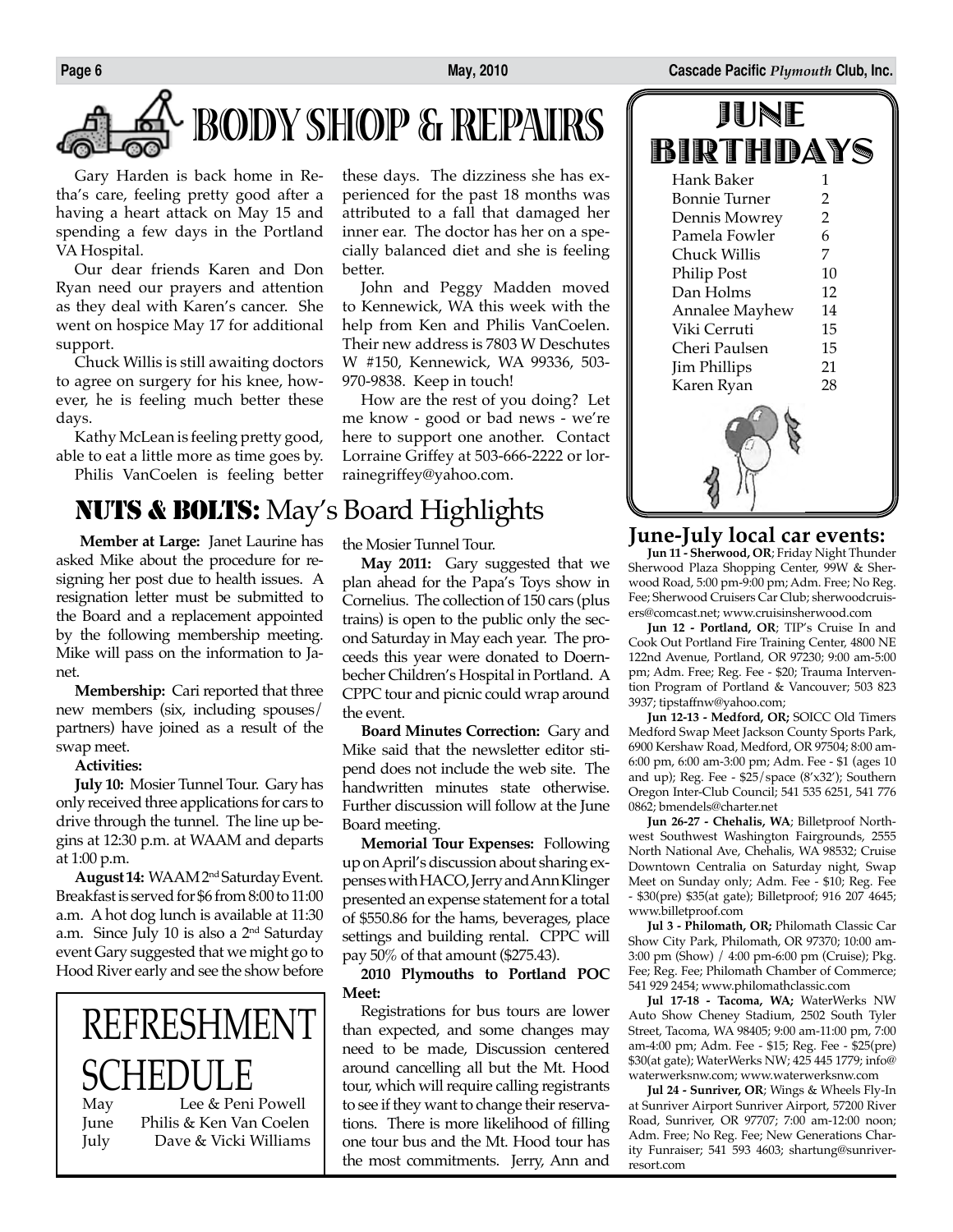### **John Sweeney Memorial Tour: 100 guests, 25 old cars, from three car clubs**

#### *By Cari Catlow*

May showers paused for the gathering of fabulous cars, plentiful and tasty food and priceless friendship during the John Sweeney Memorial Tour on Sunday, May 2.

Approximately 25 vintage vehicles from the CPPC, HACO and the Horseless Carriage Club caravanned from SE Portland to Glenn Otto County Park in Troutdale.

About 100 people filled the Sam Cox Pavilion at the park. The potluck of vast quantities of food loaded several long tables. (What does it mean that there were at least eight crocks of

baked beans of varying recipes?)

Ann Klinger and Lorraine Griffey were aided by several members of all three clubs, arriving early to heat the five hams, and set up the tables, chairs, coolers of beverages, urns of coffee and place settings. Thank you to everyone who participated in the set up, clean up, parking lot organizing, and all of the other tasks that make a large event easier.

Tim McCarthy performed his original song, "Our Dear John", as he had at John's service on April 3. The lyrics paint the perfect picture of our friend.

Harriet Sweeney was, of course,

guest of honor with three generations of family in her retinue.

There were stories told about John by family and friends. Daughter Linda Farnsworth gave what might be the best compliment a parent can receive: "Mom and Dad worked hard to give us the perfect life." Don Hufschmid told about John arriving at the Portland Swap Meet one year for his shift – 3:00 a.m. security – on crutches and escorted by son-in-law Scott. Everyone was familiar with John's plea, "I'll do anything but please don't put me in charge!"

And so he always did.

*A FULL HOUSE – approximately 100 people from 3 car clubs shared potluck, and shared memories of their friend, John Sweeney.*



### **More** *Plymouth* **Parts & Cars: For Sale & Wanted**

Four 15" Plymouth wheel covers. For a 51 or 52 but could be used on any 15" wheel. Very good condition. \$50.

Two exterior door handles with two door locks (no key). Came off a 51 Plymouth. \$25. Call Dennis. (503) 393-7231

Edward Corrigan (club member) , ph# 253-535-6407 needs: Front motor mount for a 1953 Plymouth. This is a u-shaped mount that bolts to the frame. If you have one, or know of what other years will work please advise.

1932 PB RADIATOR, good for parts only. Come and get it. Pat Brost, 503-761-2792. FOR SALE: 1937 Plymouth Sedan Delivery. \$2500. 541-862-7215.

FREE! FOUR DOORS from a 1957 Plymouth Plaza. Come & get them before the end of May. Carson, WA. Kevin Bligh, 360-513-0274.

1930 Plymouth 4 Cyl. parts Engine & Trans. (\$75), front axel (free), Steering column (\$15), misc things. 1931 Plymouth 4 Cyl. Complete Engine and Transmission (\$300), differential (\$70, front axel (\$45), Steering Col. (\$25)and Driveline (\$25). You will need to pickup. Call Mike Bade: 503-206-4652 Home or email mdscdade@msn.com

### *Board, continued from page 6*

Cari agreed that it is important to minimize any financial loss to the club. Mike and Gary were concerned that late registrants would want to go on the tours. Cari suggested that people who waited to register were gambling that the minimums/ maximums would be met for the trips.

Mike gave an envelope of registration funds and documents to Cari to give to Lorraine Griffey, 2010 POC Meet Treasurer, over the weekend.